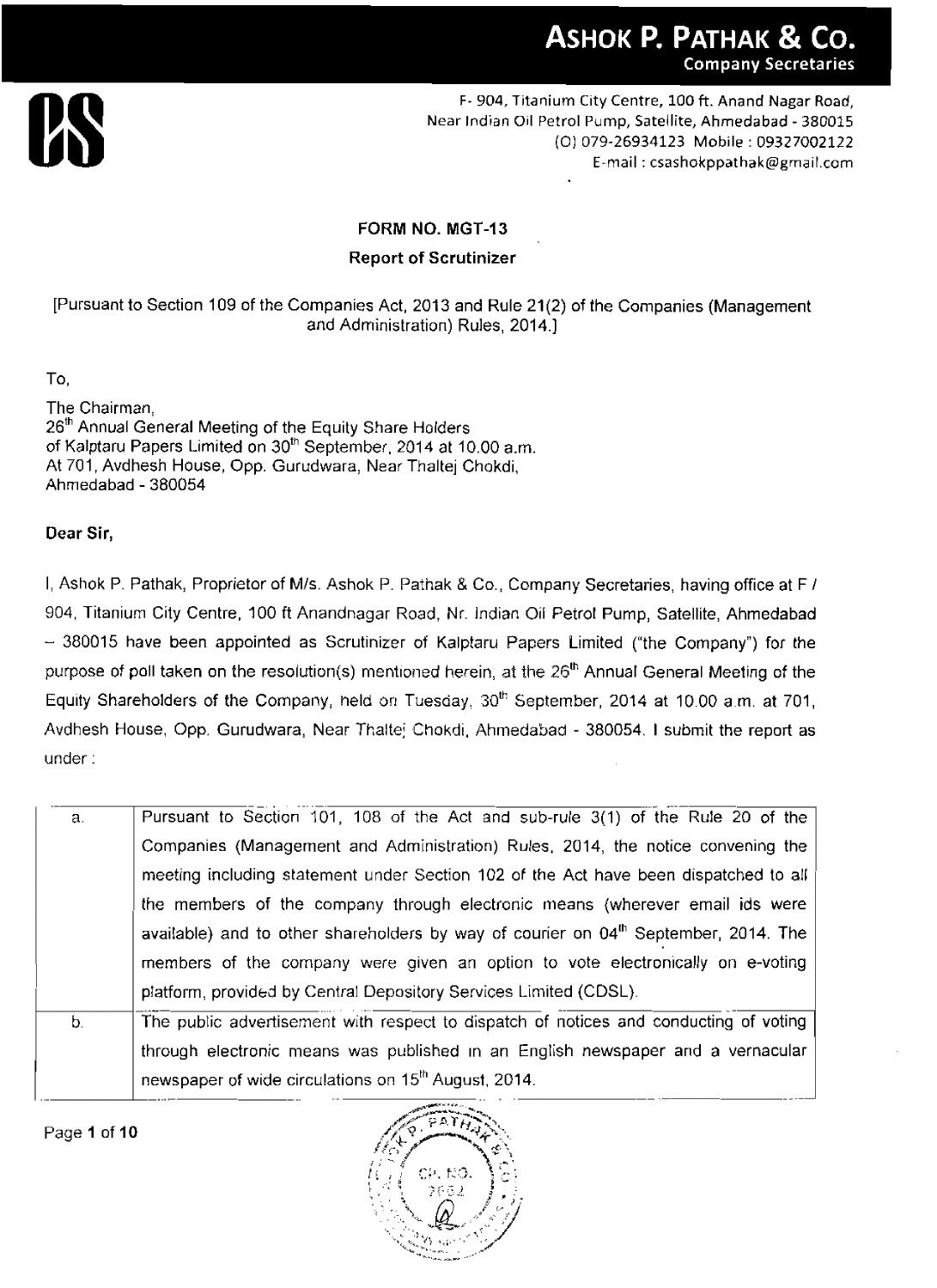

| C.          | The e-voting period commenced on Wednesday, $24th$ September, 2014 from 9:00 a.m. to              |  |  |  |
|-------------|---------------------------------------------------------------------------------------------------|--|--|--|
|             | Friday, 26 <sup>th</sup> September, 2014 upto 6:00 p.m.                                           |  |  |  |
| d.          | Accordingly, the electronic votes cast were taken into account and at the end of this             |  |  |  |
|             | voting period, i.e. Friday, 26 <sup>th</sup> September, 2014 at 6:00 p.m., the Central Depository |  |  |  |
|             | Services Limited (CDSL) portal was blocked for e-voting.                                          |  |  |  |
| е.          | A register has been maintained electronically to record the assent or dissent received,           |  |  |  |
|             | mentioning the particulars of name, address, folio number of Client ID of the                     |  |  |  |
|             | shareholders, number of shares held by them, nominal value of such shares. As there               |  |  |  |
|             | were no shares with differential voting rights, the question of maintaining the list of           |  |  |  |
|             | shares with differential voting rights did not arise.                                             |  |  |  |
| $f_{\perp}$ | At the Annual General Meeting held at the Scheduled time, date and venue, the                     |  |  |  |
|             | Chairman announced a Poll taking into the account the provisions of Law as well as                |  |  |  |
|             | clarification issued by the Ministry of Corporate Affairs vide circular No.20/2014 dated          |  |  |  |
|             | 17/06/2014.                                                                                       |  |  |  |
| g.          | The Polling papers in form MGT-12 as per Companies (Management and Administration)                |  |  |  |
|             | Rules, 2014 were distributed to the Shareholders present. The shareholders Cast their             |  |  |  |
|             | votes in a ballot box kept at convenient location at the Venue.                                   |  |  |  |

- 1. After the time fixed for closing of the poll by the Chairman, 1 (One) ballotl polling box kept for polling was locked in my presence with due identification marks placed by me.
- 2. The locked ballot box was subsequently opened in my presence and poll papers were diligently scrutinized. The poll paper/s was/were reconciled with the records maintained by the Company / Registrar and Transfer Agents of the Company and the authorizations/ proxies lodged with the Company.
- 3. No poll paperls, waslwere found incomplete and I or which were otherwise found defective or have been treated as invalid and kept separately.



Page **2** of **10**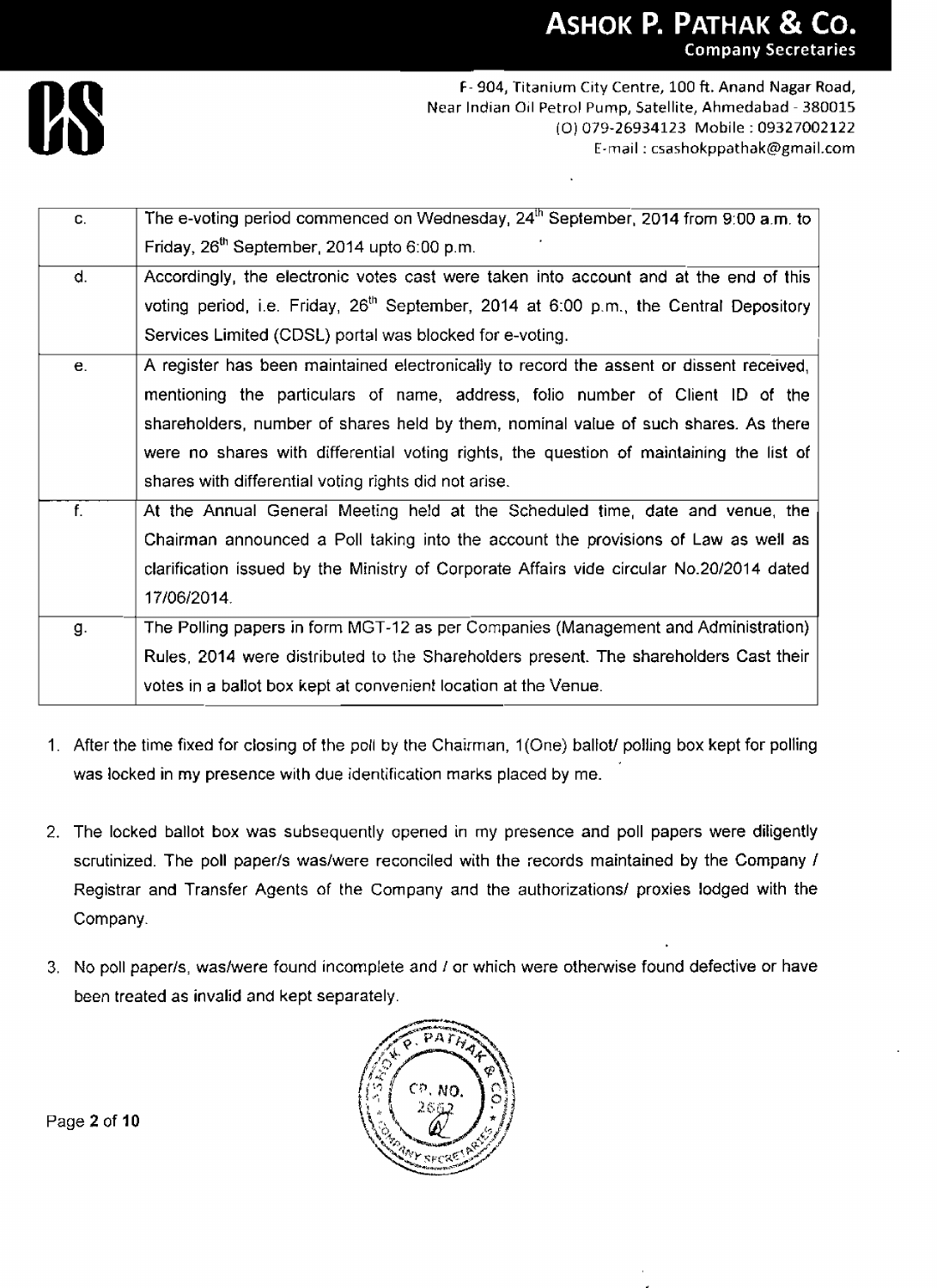

|     | Near Indian Oil Petrol Pump, Satellite, Ahmedabad - 380015<br>(O) 079-26934123 Mobile: 09327002122 | F-904, Titanium City Centre, 100 ft. Anand Nagar Road, |
|-----|----------------------------------------------------------------------------------------------------|--------------------------------------------------------|
|     | E-mail: csashokppathak@gmail.com                                                                   |                                                        |
|     |                                                                                                    |                                                        |
| Sr. | 4. The resolution for which this Annual General Meeting was held were as follows:<br>Resolutions   | Type<br>0f.                                            |
| No. |                                                                                                    | Resolution                                             |
| 1.  | Adoption of the Audited Accounts of the company for the financial year ended                       | Ordinary                                               |
|     | on 31 <sup>st</sup> March, 2014 and the reports of the Board of Directors' and Auditors'           |                                                        |
|     | thereon.                                                                                           |                                                        |
| 2.  | To appoint a Director in place of Shri. Jai Kishan Gupta (having DIN                               | Ordinary                                               |
|     | 00148067), who retires by rotation and being eligible, offers himself for re-                      |                                                        |
|     | appointment.                                                                                       |                                                        |
| 3.  | To appoint M/s. V D Aggarwal & Co, Chartered Accountants as Statutory                              | Ordinary                                               |
|     | Auditors to hold office from the conclusion of this Annual General Meeting of                      |                                                        |
|     | the Company until the conclusion of next Annual General Meeting subject to                         |                                                        |
|     | ratification by the share holders annually and fix their remuneration.                             |                                                        |
| 4.  | Shri. Shivratan Sharma having DIN - 05125991, who retires by rotation at the                       | Ordinary                                               |
|     | Annual General Meeting appointed as an Independent Director of the                                 |                                                        |
|     | Company to hold office for five consecutive years for a term up to 31 <sup>st</sup> Annual         |                                                        |
|     | General Meeting to be held in the year 2019.                                                       |                                                        |
| 5.  | Shri. Ramesh Chand having DIN - 03592668, who retires by rotation at the                           | Ordinary                                               |
|     | Annual General Meeting appointed as an Independent Director of the                                 |                                                        |
|     | Company to hold office for five consecutive years for a term up to 31 <sup>st</sup> Annual         |                                                        |
|     | General Meeting to be held in the year 2019.                                                       |                                                        |
| 6.  | Shri. Paresh Pandya, Director having DIN - 01415525, who retires by rotation                       | Ordinary                                               |
|     | at the Annual General Meeting appointed as an Independent Director of the                          |                                                        |
|     | Company to hold office for five consecutive years for a term up to 31 <sup>st</sup> Annual         |                                                        |
| 7.  | General Meeting to be held in the year 2019.                                                       | Special                                                |
|     | Authority to Board to exercise Borrowing Powers under section 180(1)(c)                            |                                                        |
| 8.  | Authority to board to make loan, to invest, give guarantee, provide security                       | Special                                                |
|     | under section 186                                                                                  |                                                        |
| 9.  | Adoption of new set of articles of association containing regulations in                           | Special                                                |
|     | conformity with the companies act, 2013 pursuant to section 14                                     |                                                        |

Page 3 of **10** 

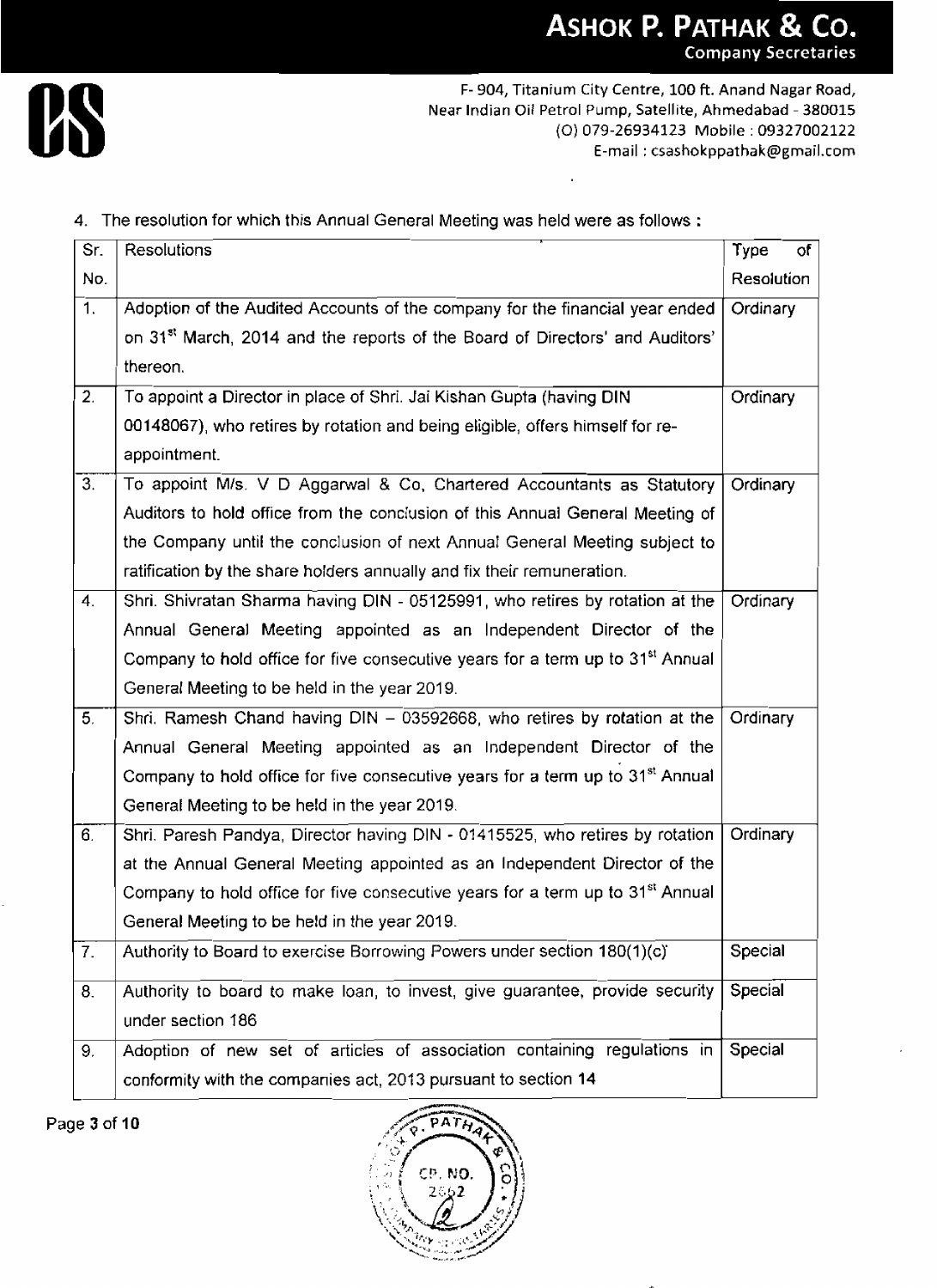

5. The result of the Poll and e-voting are as under :

#### **ORDINARY BUSINESS**

- I. **Adoption of the Audited Accounts of the company for the financial year ended on 31"' March, 2014 and the reports of the Board of Directors' and Auditors' thereon.** 
	- (i) Voted **in favour** of the Resolution :

| Number of members present and<br>voting (in person or by proxy) | Number of votes cast<br>by them | % of Total<br>Number of valid<br>votes cast |
|-----------------------------------------------------------------|---------------------------------|---------------------------------------------|
|                                                                 | 67127                           | 100                                         |

(ii) Voted **against** the Resolution :

| Number of members present and<br>voting (in person or by proxy) | Number of votes cast<br>by them | % of Total<br>Number of valid<br>votes cast |
|-----------------------------------------------------------------|---------------------------------|---------------------------------------------|
| NIL                                                             | NIL.                            | NIL                                         |

(iii) **Invalid** Votes **/Not** Voted :

| Total Number of Members whose votes<br>were declared invalid | Total Number of votes cast by<br>them |
|--------------------------------------------------------------|---------------------------------------|
| ЧII                                                          | <b>NIL</b>                            |
|                                                              |                                       |

- **2. To appoint a Director in place of Shri. Jai Kishan Gupta (having DIN 00148067), who retires by rotation and being eligible, offers himself for re-appointment.** 
	- (i) **Voted in favour** of the Resolution :

| Number of members present and<br>voting (in person or by proxy) | Number of votes cast<br>by them | │% of Total<br>Number of valid<br>votes cast |
|-----------------------------------------------------------------|---------------------------------|----------------------------------------------|
|                                                                 | 67127                           | -100                                         |

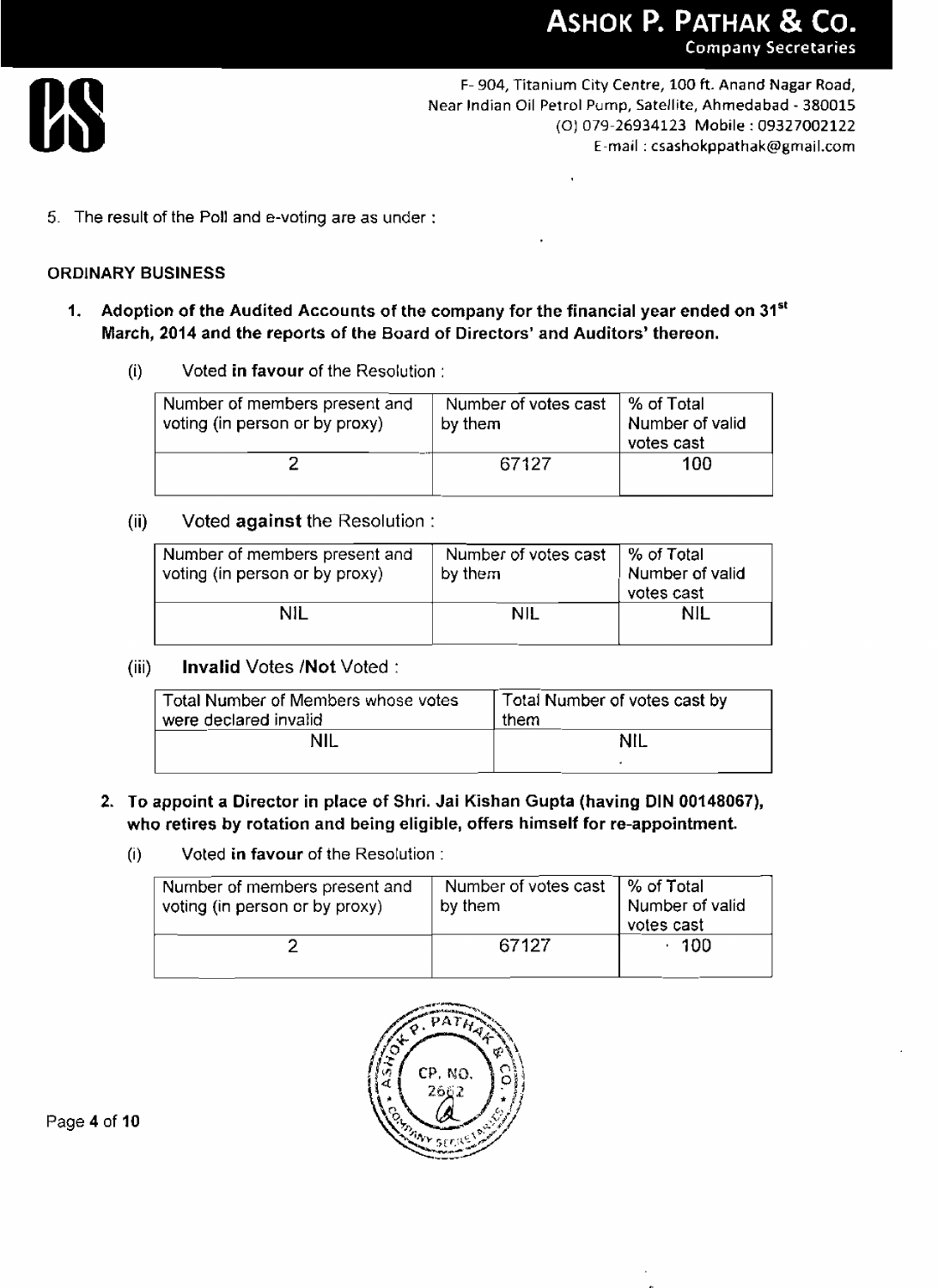

F- 904, Titanium City Centre, 100 ft. **Anand** Nagar Road, Near Indian Oil Petrol Pump, Satellite, **Ahmedabad** - 380015 (0) 079-26934123 Mobile : 09327002122 E-mail : **csashokppathak@gmail.com**  Tranium City Centre, 100 ft. Anand Nagar Road,<br>
10 Oil Petrol Pump, Satellite, Ahmedabad - 380015<br>
(O) 079-26934123 Mobile : 09327002122<br>
E-mail : csashokppathak@gmail.com<br>
10 Of votes cast<br>
10 Of Votes Cast<br>
10 Of Votes C

# (ii) Voted **against** the Resolution :

|                                                                  |         |                               | <b>ASHOK P. PATHAK</b><br>Company So                                                                                                                         |
|------------------------------------------------------------------|---------|-------------------------------|--------------------------------------------------------------------------------------------------------------------------------------------------------------|
| Voted <b>against</b> the Resolution :                            |         |                               | F-904, Titanium City Centre, 100 ft. Anand N<br>Near Indian Oil Petrol Pump, Satellite, Ahmedaba<br>(O) 079-26934123 Mobile : 09)<br>E-mail: csashokppathak@ |
| Number of members present and<br>voting (in person or by proxy)  | by them | Number of votes cast          | % of Total<br>Number of valid<br>votes cast                                                                                                                  |
|                                                                  |         |                               |                                                                                                                                                              |
| NIL                                                              |         | <b>NIL</b>                    | NIL                                                                                                                                                          |
| Invalid Votes /Not Voted:<br>Total Number of Members whose votes |         | Total Number of votes cast by |                                                                                                                                                              |

### (iii) **Invalid** Votes **/Not** Voted :

| Total Number of Members whose votes | Total Number of votes cast by |
|-------------------------------------|-------------------------------|
| were declared invalid               | them                          |
| NII                                 | ΝIΙ                           |

- **3. To appoint MIS. V D Aggawal** & **Co, Chartered Accountants as Statutory**  Auditors to hold office from the conclusion of this Annual General Meeting of **the Company until the conclusion of next Annual General Meeting subject to ratification by the share holders annually and fix their remuneration.** 
	- (i) Voted **in favour** of the Resolution :

| Number of members present and<br>voting (in person or by proxy) | Number of votes cast<br>by them | % of Total<br>Number of valid<br>votes cast |
|-----------------------------------------------------------------|---------------------------------|---------------------------------------------|
|                                                                 | 67127                           | 100                                         |

(ii) Voted **against** the Resolution :

| Number of members present and<br>voting (in person or by proxy) | by them | Number of votes cast | % of Total<br>Number of valid<br>votes cast |
|-----------------------------------------------------------------|---------|----------------------|---------------------------------------------|
| 2                                                               |         | 67127                | 100.                                        |
| Voted against the Resolution:                                   |         |                      |                                             |
| Number of members present and<br>voting (in person or by proxy) | by them | Number of votes cast | % of Total<br>Number of valid<br>votes cast |
|                                                                 |         | <b>NIL</b>           | <b>NIL</b>                                  |

(iii) **Invalid** Vofes **/Not** Voted

| Total Number of Members whose votes | Total Number of votes cast by |
|-------------------------------------|-------------------------------|
| were declared invalid               | them                          |
| NIL                                 | NIL.                          |
|                                     |                               |

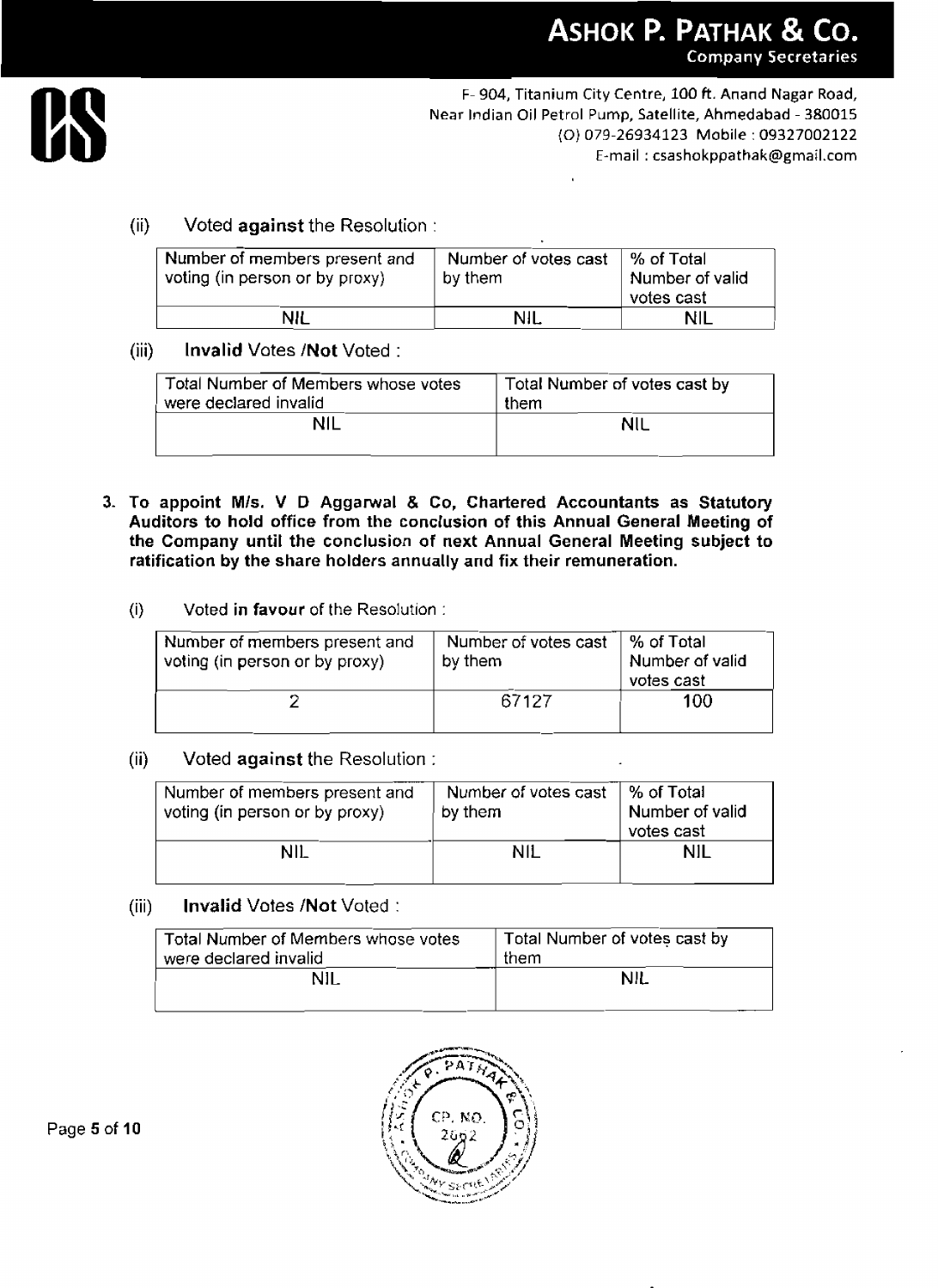

#### **SPECIAL BUSINESS** :

- **4. Shri. Shivratan Sharma having DIN 05125991, who retires by rotation at the Annual General Meeting appointed as an Independent Director of the Company to hold office for five consecutive years for a term up to 31" Annual General Meeting to be held in the year 2019.** 
	- (i) **Voted in favour** of the Resolution :

| Number of members present and<br>voting (in person or by proxy) | Number of votes cast<br>by them | ∣ % of Total<br>Number of valid<br>votes cast |
|-----------------------------------------------------------------|---------------------------------|-----------------------------------------------|
|                                                                 | 67127                           | 100                                           |

#### (ii) **Voted against** the Resolution :

| Number of members present and<br>voting (in person or by proxy) | Number of votes cast<br>by them | l % of Total<br>Number of valid<br>votes cast |
|-----------------------------------------------------------------|---------------------------------|-----------------------------------------------|
| NIL.                                                            | NIL                             | NII                                           |

### (iii) **Invalid** Votes **/Not** Voted :

| Total Number of Members whose votes |      | Total Number of votes cast by |
|-------------------------------------|------|-------------------------------|
| were declared invalid               | them |                               |
| Nil                                 |      | <b>NIL</b>                    |
|                                     |      |                               |

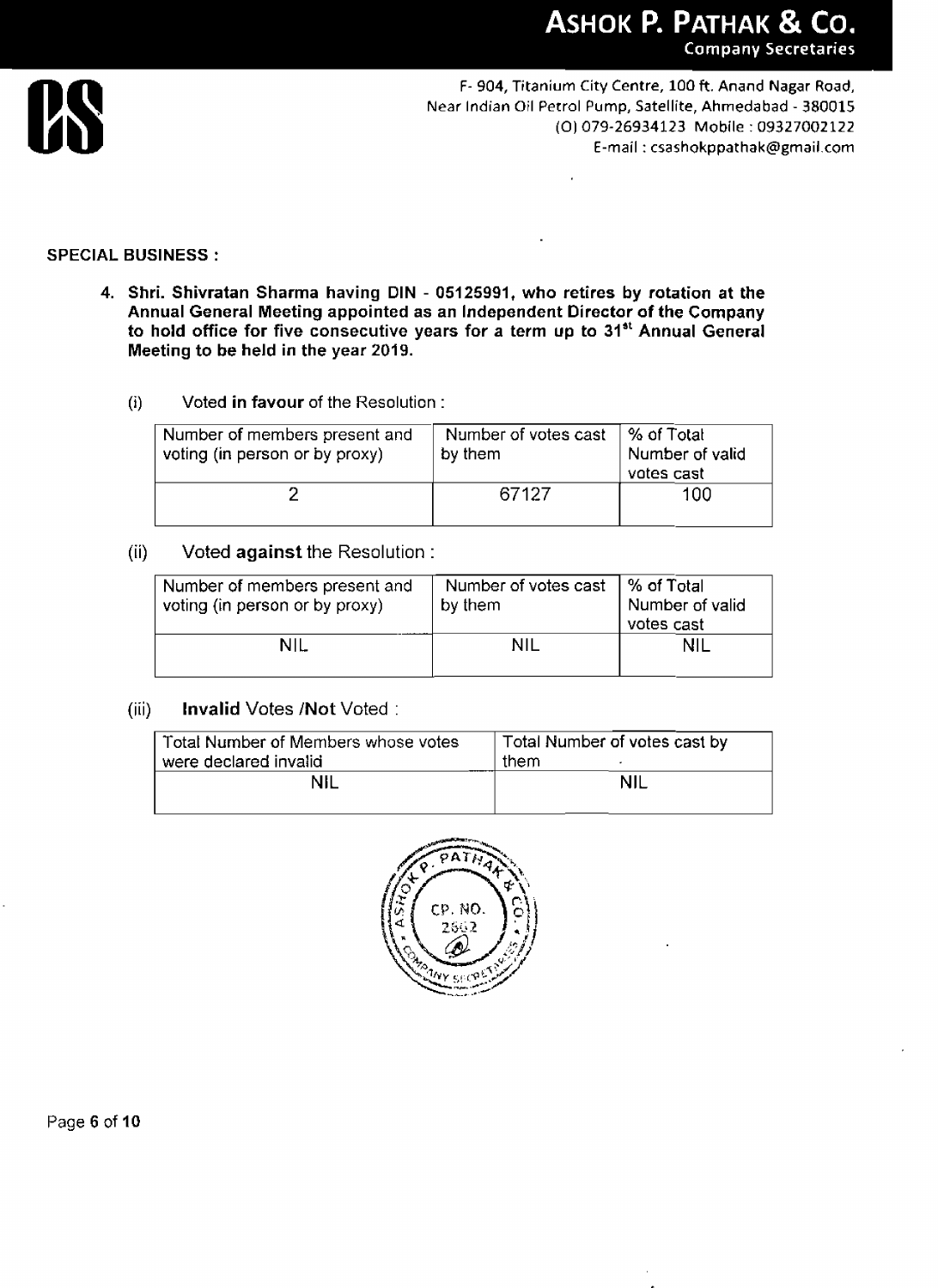

- **5. Shri. Ramesh Chand having DIN 03592668, who retires by rotation at the Annual General Meeting appointed as an Independent Director of the Company**  to hold office for five consecutive years for a term up to 31<sup>st</sup> Annual General **Meeting to be held in the year 2019.** 
	- (i) **Voted in favour of** the **Resolution**

| Number of members present and<br>voting (in person or by proxy) | Number of votes cast<br>by them | Ⅰ % of Total<br>Number of valid<br>votes cast |
|-----------------------------------------------------------------|---------------------------------|-----------------------------------------------|
|                                                                 | 67127                           | 100                                           |

(ii) Voted **against** the Resolution :

| Number of votes cast<br>by them | ∣% of Total<br>Number of valid<br>votes cast |
|---------------------------------|----------------------------------------------|
| ΝIΙ                             | NIL                                          |
|                                 |                                              |

(iii) **Invalid** Votes **/Not** Voted :

| <b>NIL</b>                                                   | <b>NIL</b> | <b>NIL</b>                    |
|--------------------------------------------------------------|------------|-------------------------------|
| <b>Invalid Votes /Not Voted:</b>                             |            |                               |
| Total Number of Members whose votes<br>were declared invalid | them       | Total Number of votes cast by |
|                                                              |            |                               |

- **6. Shri. Paresh Pandya, Director having DIN 01415525, who retires by rotation at the Annual General Meeting appointed as an Independent Director of the**  Company to hold office for five consecutive years for a term up to 31<sup>st</sup> Annual **General Meeting to be held in the year 2019.** 
	- (i) **Voted in favour** of the Resolution :

| Number of members present and<br>voting (in person or by proxy) | Number of votes cast<br>by them | % of Total<br>Number of valid<br>votes cast |
|-----------------------------------------------------------------|---------------------------------|---------------------------------------------|
|                                                                 | 67127                           | 100                                         |



**Page 7** of **10**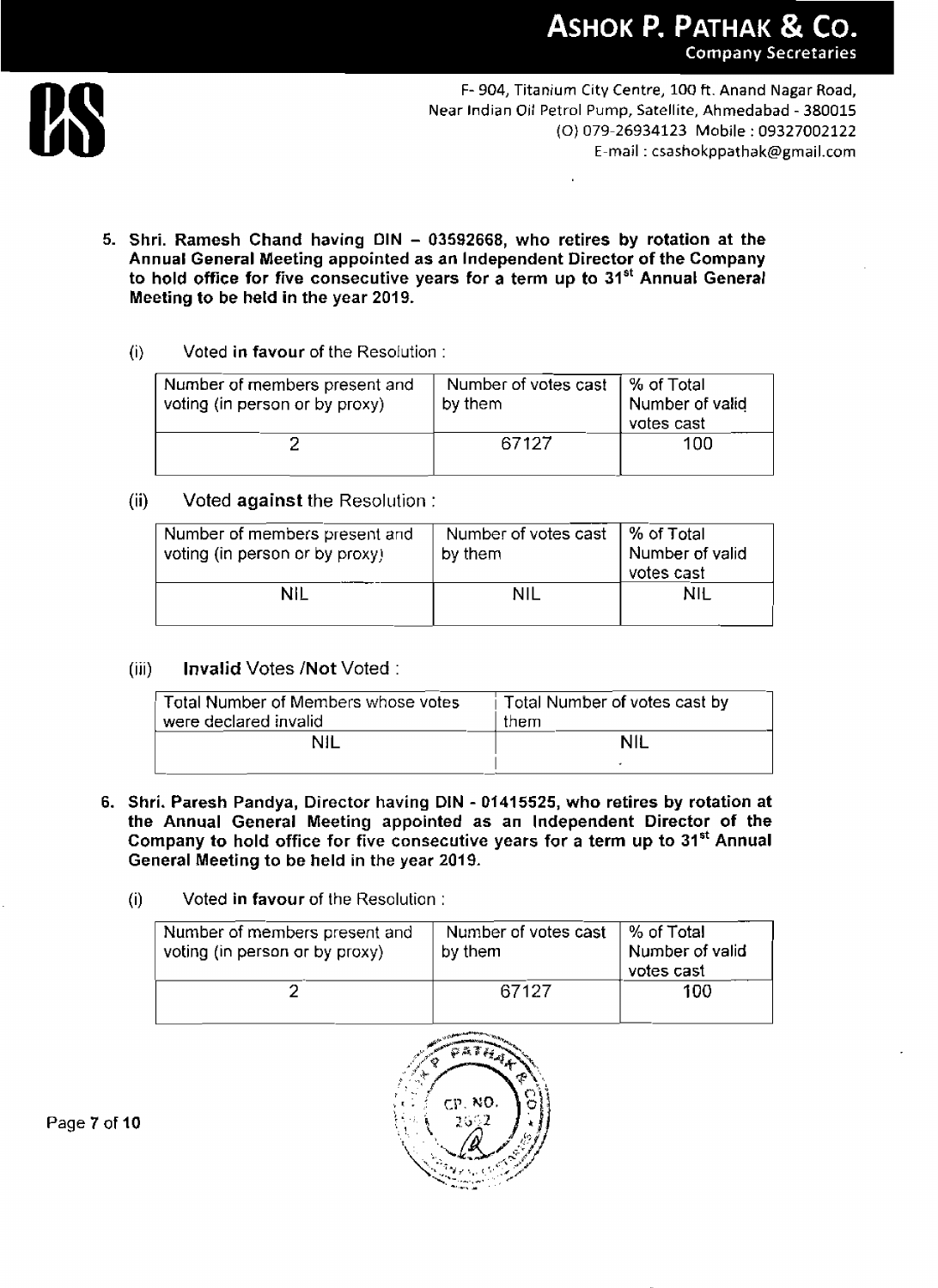

# (ii) Voted **against** the Resolution :

| Number of members present and<br>voting (in person or by proxy) | Number of votes cast<br>by them | % of Total<br>Number of valid<br>votes cast |
|-----------------------------------------------------------------|---------------------------------|---------------------------------------------|
| NIL                                                             | <b>NIL</b>                      | <b>NIL</b>                                  |

# (iii) **Invalid** Votes **/Not** Voted

| Total Number of Members whose votes | Total Number of votes cast by |
|-------------------------------------|-------------------------------|
| were declared invalid               | them                          |
| NH                                  | <b>NIL</b>                    |
|                                     |                               |

#### **7. Authority to Board to exercise Borrowing Powers under section 180(1)(c).**

#### (i) Voted in favour of the Resolution :

| Number of members present and<br>voting (in person or by proxy) | Number of votes cast<br>by them | % of Total<br>Number of valid<br>votes cast |
|-----------------------------------------------------------------|---------------------------------|---------------------------------------------|
|                                                                 | 67127                           | 100                                         |

### (ii) Voted **against** the Resolution

| Number of members present and<br>voting (in person or by proxy) | Number of votes cast<br>by them | % of Total<br>Number of valid<br>votes cast |
|-----------------------------------------------------------------|---------------------------------|---------------------------------------------|
| NIL                                                             | NIL                             | <b>NIL</b>                                  |

### (iii) **Invalid Votes /Not** Voted :

| Total Number of Members whose votes | Total Number of votes cast by |
|-------------------------------------|-------------------------------|
| were declared invalid               | them                          |
| nil                                 | NII                           |



Page **8** of **10**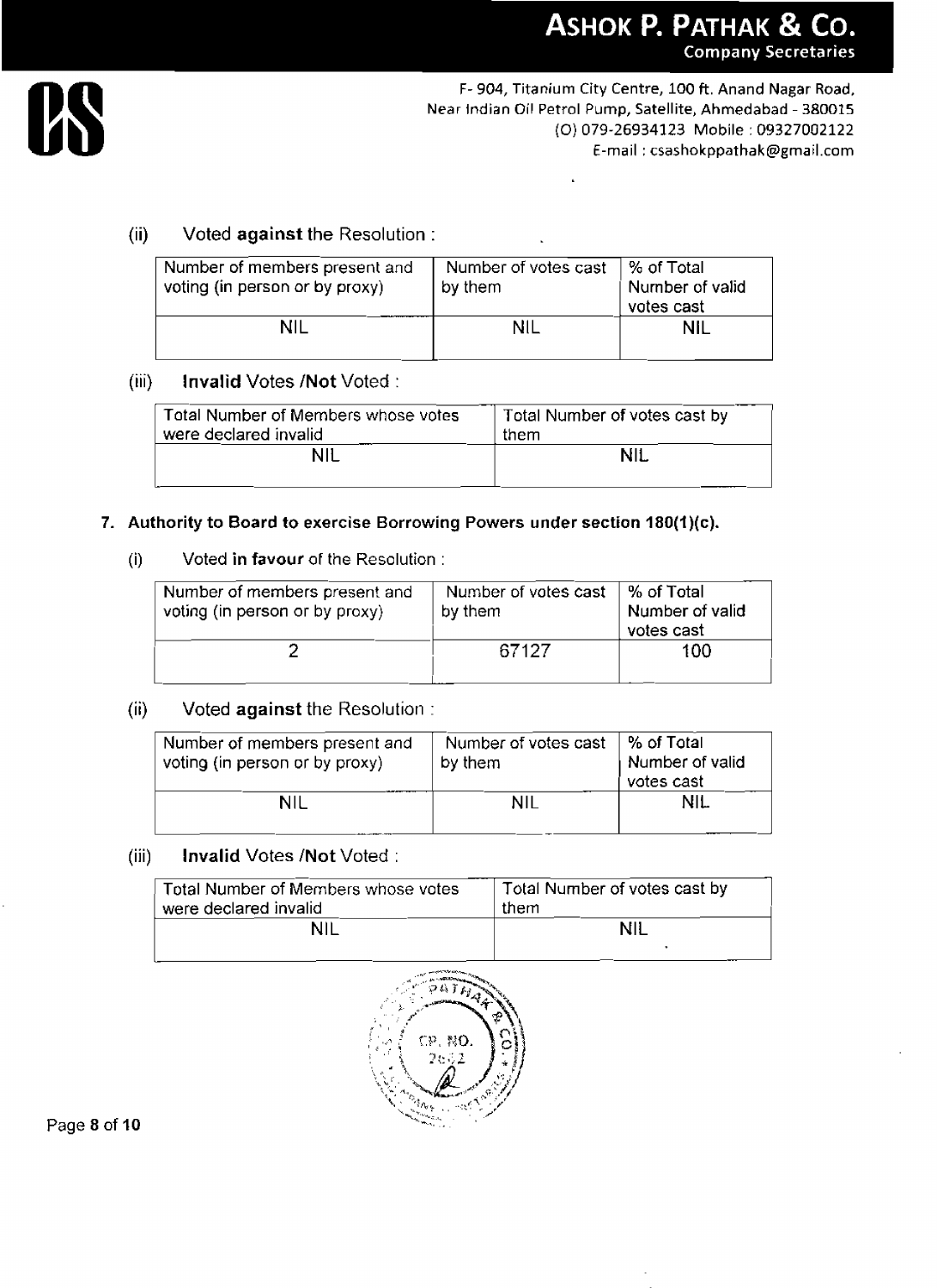

ä,

**8. Authority to board to make foan, to invest, give guarantee, provide security under section 186.** 

#### (i) Voted in **favour** of the Resolution :

| Number of members present and<br>voting (in person or by proxy) | Number of votes cast<br>by them | ⊢% of Total<br>Number of valid<br>votes cast |
|-----------------------------------------------------------------|---------------------------------|----------------------------------------------|
|                                                                 | 67127                           | 100                                          |

#### (ii) Voted against the Resolution:

| Number of members present and<br>voting (in person or by proxy) | Number of votes cast<br>by them | ∣% of Total<br>Number of valid<br>votes cast |
|-----------------------------------------------------------------|---------------------------------|----------------------------------------------|
| NIL                                                             | <b>NIL</b>                      | NIL                                          |

## (iii) **Invalid** Votes **/Not** Voted :

| Total Number of Members whose votes | Total Number of votes cast by |
|-------------------------------------|-------------------------------|
| were declared invalid               | them                          |
| NIL                                 | NII                           |
|                                     |                               |

- **9. Adoption of new set of articles of association containing regulations in**  conformity with the companies act, 2013 pursuant to section 14.
	- (i) Voted in **favour** of the Resolution :

| Number of members present and<br>voting (in person or by proxy) | Number of votes cast<br>by them | -% of Total<br>Number of valid<br>votes cast |
|-----------------------------------------------------------------|---------------------------------|----------------------------------------------|
|                                                                 | 67127                           | 100.                                         |

#### (ii) Voted **against** the Resolution

| Number of members present and<br>voting (in person or by proxy) | Number of votes cast<br>by them | ∣ % of Total<br>Number of valid<br>votes cast |
|-----------------------------------------------------------------|---------------------------------|-----------------------------------------------|
| NIL                                                             | NIL                             | <b>NIL</b>                                    |



Page **9** of **10**